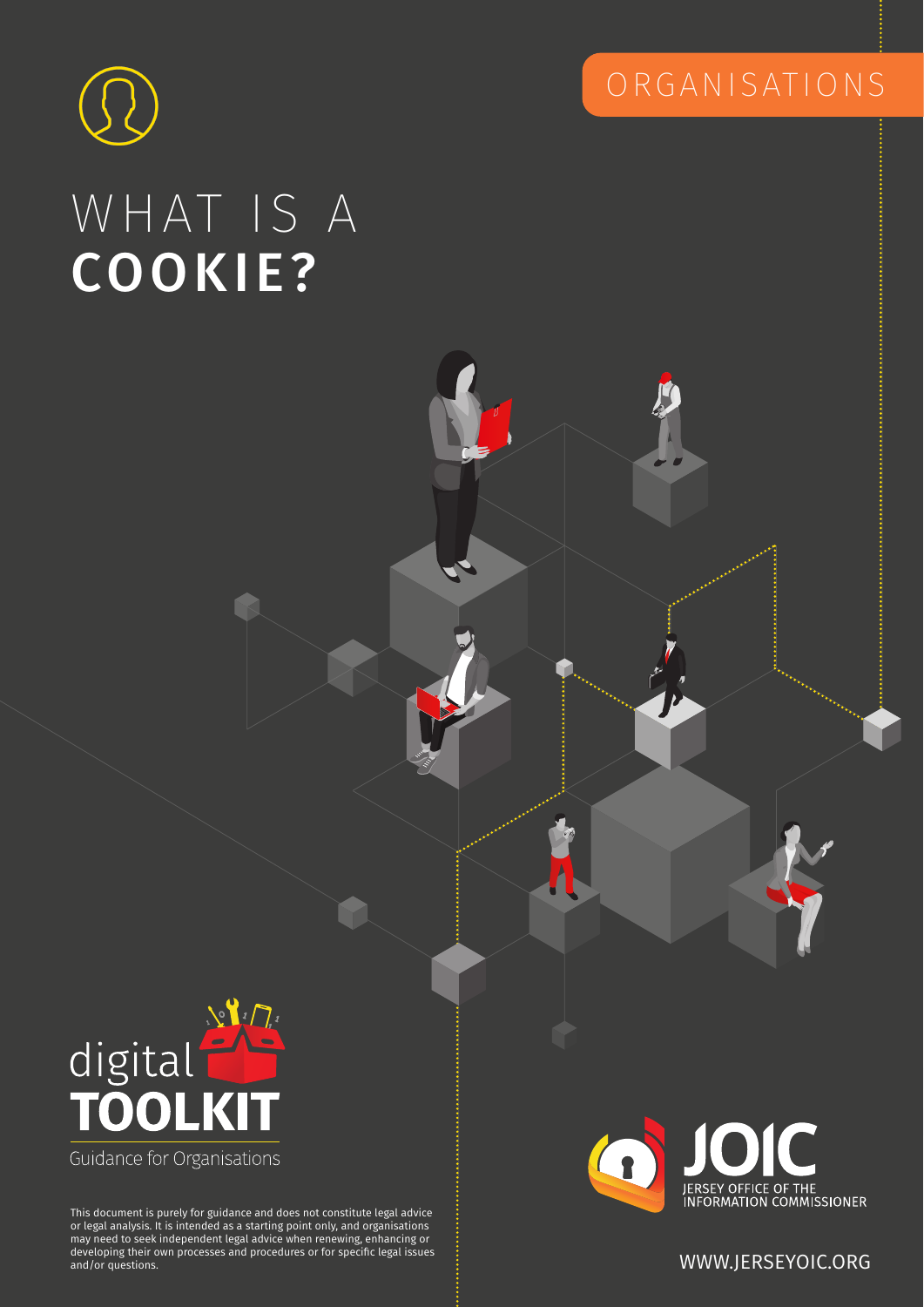

## What is a Cookie?

A Cookie is a small data file that is downloaded and stored on a user's computer, smartphone or tablet. It allows the website to recognise that user's device and store some information about the user's preferences or past actions such as login details, the contents of shopping baskets and movement around the website.

Some Cookies are essential to make a website work properly, some are not and, for example, relate to things like targeting advertising at a user based on that user's browsing history.

These latter types of Cookie can be thought of as invasive because they collect information about an individual's internet use and preferences.

Cookies can be set by the owners of the website but also by third parties who may be allowed to run content by the owner of the website (such as advertisements).

In Jersey, the use of Cookies needs to comply with the DPJL (Please note that the Privacy and Electronic Communications (EC Directive) Regulations 2003 which is in force in the UK and transposed the ePrivacy Directive 2002/58/EC into their law, does not apply here).

#### Are Cookies personal data?

Art.2(1) of the DPJL defines 'personal data' as:

*'any data relating to a data subject.'*

Art.2(2) goes on to state that:

*'A data subject is an identified or identifiable, natural, living person who can be identified, directly or indirectly, by reference to (but not limited to) an identifier such as' –*

- *(a) A name, an identification number or location data;*
- *(b) An online identifier; or*
- *(c) One or more factors specific to the physical, physiological, genetic, mental, economic, cultural or social identity of the person.*

The DPJL does not provide any guidance as to what constitutes an 'online identifier' but Recital 30 of the General Data Protection Regulation (GDPR) specifically refers to Cookies in this context:

*'Natural persons may be associated with online identifiers provided by their devices, applications, tools and protocols, such as internet protocol addresses, Cookie identifiers or other identifiers such as radio frequency identification tags. This may leave traces which, in particular when combined with unique identifiers and other information received by the servers, may be used to create profiles of the natural persons and identify them.'*

Identifiers used to create profiles of individuals, such as for the purposes of targeting advertising, are particularly likely to constitute personal data even if a person's name is not attached to their profile.

However, where Cookies are used solely to gather anonymous information about website usage at an aggregated level (and provided that data cannot be combined with any other data to link it to an identifiable individual) no personal data will be involved and would therefore fall outside the scope of the DPJL. So, if Cookies can be linked to an individual (including by linking together with other information) they will likely constitute personal data.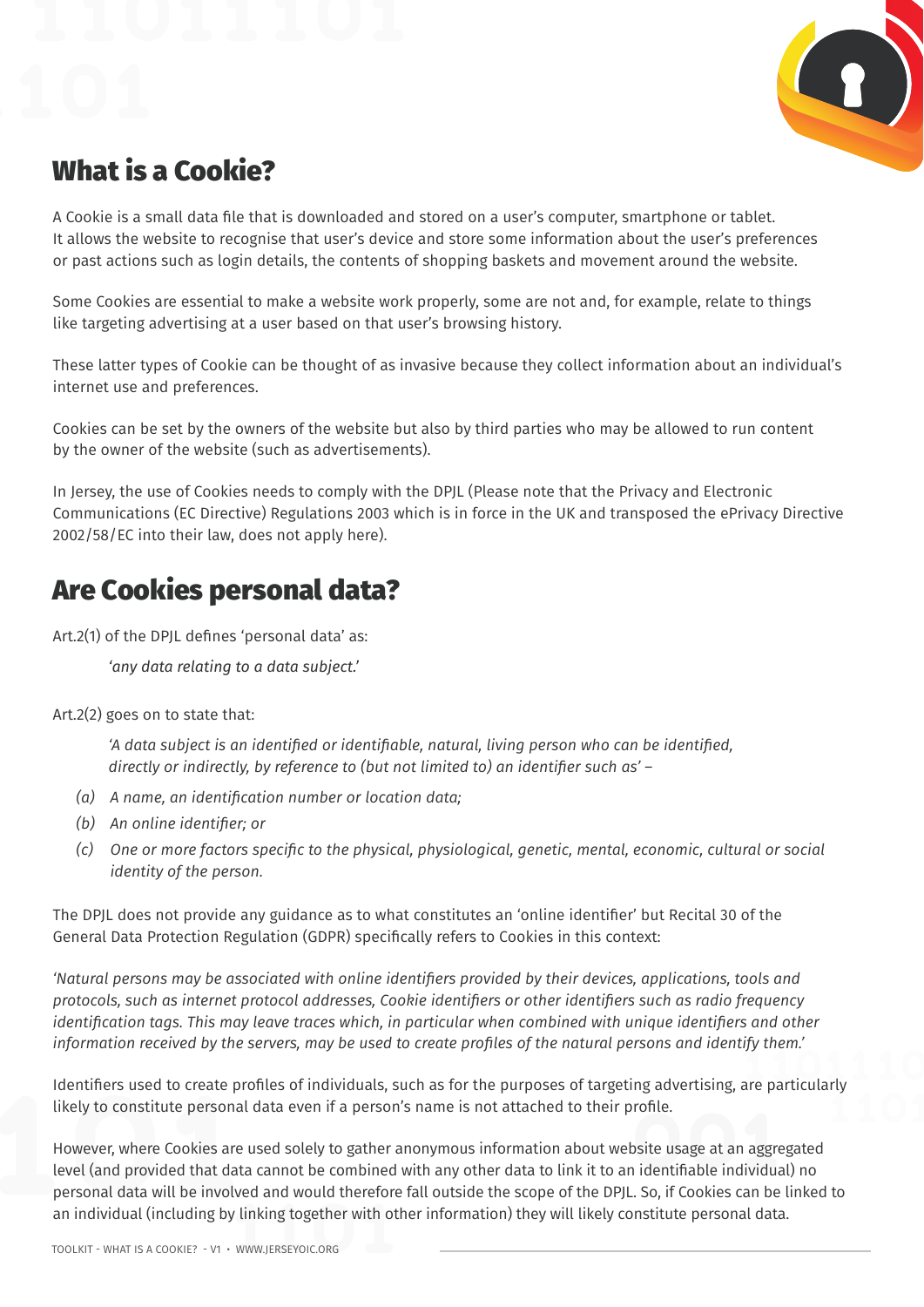

#### What do we need to do to comply?

You need to have a lawful basis in order to process Cookies and can only process personal data in compliance with the lawfulness and transparency principle as set out at **[Art.8\(1\)\(a\) of the DPJL](https://www.jerseylaw.je/laws/enacted/Pages/L-03-2018.aspx)** and if the processing satisfies one of the conditions set out in Schedule 2 Part 1 (or Schedule 2 Part 2 if the processing involves **[special category data](https://jerseyoic.org/media/n33dp1lz/11_tk_what-is-special-category-data-organisations.pdf)**).

#### **The basic rules are that you must:**

- Tell people the Cookies are there;
- Explain what the Cookies are doing and why.

As long as you do this the first time you set Cookies, you do not have to repeat it every time the same person visits your website. However, bear in mind that devices may be used by different people. If there is likely to be more than one user, you may want to consider repeating this process at suitable intervals.

The two most common grounds considered in the context of Cookies are **consent and legitimate interests**.

For essential Cookies (Cookies that make your website function properly) you need to make sure that you choose an appropriate **[legal basis](https://jerseyoic.org/media/iydpihym/52_tk_lawful-basis-of-processing.pdf)** to process those particular Cookies and would not usually wish to rely on consent as your legal basis for these types of Cookie. This is because consent can be withdrawn by individuals and if an individual withdraws consent to essential Cookies that could affect the operation and/or presentation of your website and that could affect your business.

You need to have an appropriate basis for non-essential Cookies too and this can a different basis as compared to the one for essential Cookies. For example, consent may be used as a lawful basis.

Consent must be freely given, unambiguous and confirmed by a clear affirmative action. That means that you must not use any pre-ticked boxes: users need to confirm positively that they consent to the Cookies being used.

You may also need to obtain fresh consent if your use of Cookies changes over time.

## Cookie checklist

We understand what Cookies are and what they can be used for;

We know the difference between session Cookies and persistent Cookies;

We know the difference between first party and third-party Cookies.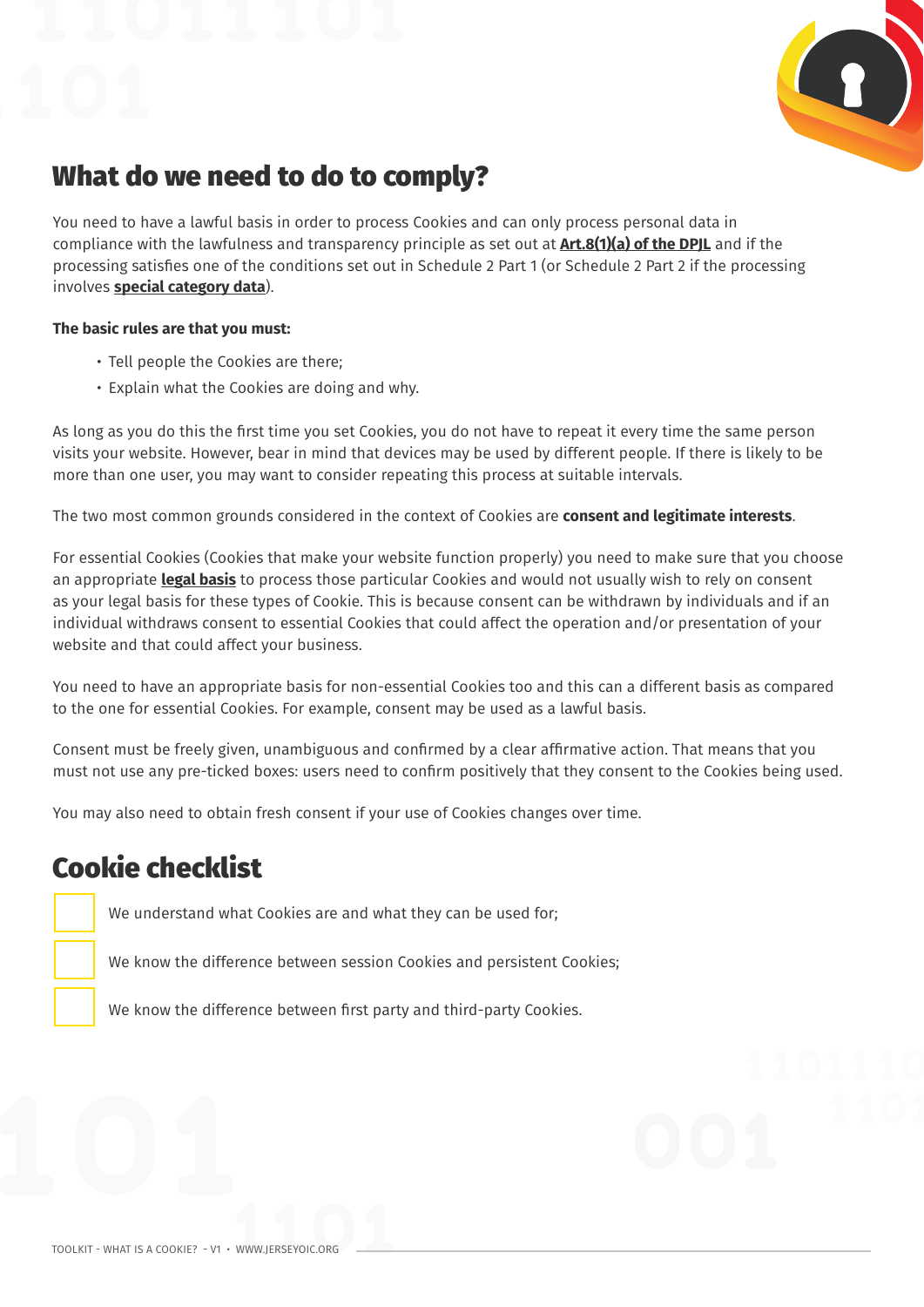

#### Auditing our use of Cookies

We know what Cookies our online service either already uses or intends to use;

We have removed any Cookies that we don't need;

We have confirmed the purposes of each Cookie;

We identify what information each Cookie processes, including whether they are linked to other information we hold about our users or otherwise involve processing personal data;

Where personal data is involved, we have ensured that we process this data in line with the requirements of the DPIL:

We have confirmed whether our Cookies are session or persistent Cookies;

We have confirmed whether our Cookies are first party or third party Cookies;

We have appropriate arrangements in place for the use of any third-party Cookies, including what information they share with any third party, how it is shared, and what our users are told;

We have established how long our Cookies last and that this duration is appropriate;

We have identified those Cookies that are strictly necessary, and those that are not.

#### Information about Cookies



We have ensured that we provide clear and easy to understand information about the Cookies we use. Please refer to our **[Cookie Policy Template](https://jerseyoic.org/media/tx1hkbu2/07_tk_cookie-policy-small-business-template_interactive.pdf)**;

We have ensured that our information is comprehensive and covers all the Cookies we use.

#### Consent for Cookies



We have implemented a consent mechanism that allows users of our online service to control the setting of all Cookies that are not strictly necessary;



We ensure that our consent mechanism ensures the consent we obtain is in line with the DPJL's requirements;

We keep any records of Cookie consent for an appropriate period of time.